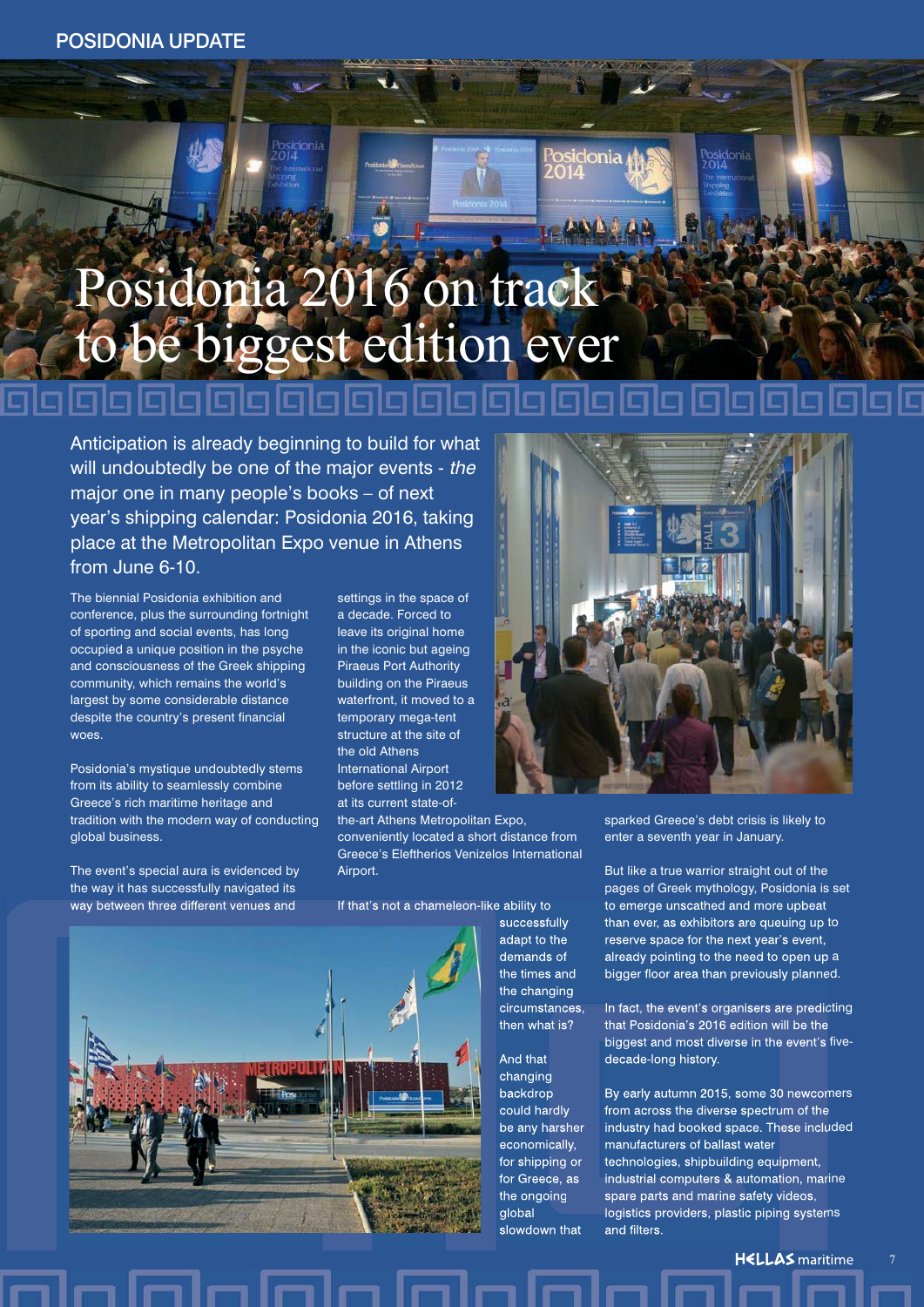#### POSIDONIA UPDATE

### e **alge de la constructo de la constructo de la constructo de la constructo de la constructo de la constructo d**



**Led by the traditional Far Eastern powerhouses of China, Japan and South Korea, a solid number of countries have confirmed their participation at Posidonia 2016 with National Pavilions.**

Among the less expected is the Luxembourg Maritime Cluster (LMC) which will participate in Posidonia for the first time, keen to network with the international shipping audience which Posidonia traditionally attracts.

Indeed, LMC's participation underlines the importance of the shipping industry to the welfare of all aspects of the global economy. More than 10 airlines and travel agents have confirmed their participation, highlighting the volume of business seamen's travel creates for the airline industry.

Posidonia's longstanding reputation within the maritime world owes much to the strength of the Greek shipowning community. Shipowners - or rather the 'Greek shipping miracle' (see separate story) they have created - are the prime reason world shipping converges on Athens every two years.

And if the official tally of the last Posidonia is anything to go by, then both international and Greek shipowners - the latter led by official body the Union of Greek Shipowners (UGS) - will be very busy touring the exhibition floor and meeting



exhibitors, among a total visitor count of over 30,000 people from 96 countries.

There will certainly be no shortage of business to be done on the exhibition floor. As UGS president Theodore Veniamis recently put it: 'The Greek–owned fleet continues to be the leader of a global



industry, driving the development of advanced technologies and sustainable shipping services.

'Combining innovation with traditional maritime knowhow and the legendary entrepreneurship of its owners, the fleet is diversifying as never before across all sectors,' he continued. 'Shipping is a highly interconnected industry, each player relying on trusted partners to play their part. Those partnerships are celebrated at every Posidonia, with the Greek owners engaging in lively discussions, productive businesses and fruitful gatherings with their international friends.

'The Union of Greek Shipowners and the entire Greek shipping community look forward to welcoming the global shipping industry to Posidonia 2016.'

Turning down an invitation like that from a man who represents a collective buying power measured in billions of dollars annually is likely to be costly. Greek shipowners currently rank first among the top contractors of newbuildings, responsible for 7.27% of all identified orders, of 41.42m dwt, leading Singapore, China and Japan.

Greek owners also lead by some way in the key sectors of tankers, with over 14.2% of the orderbook, and bulk carriers, with a 14.6% share.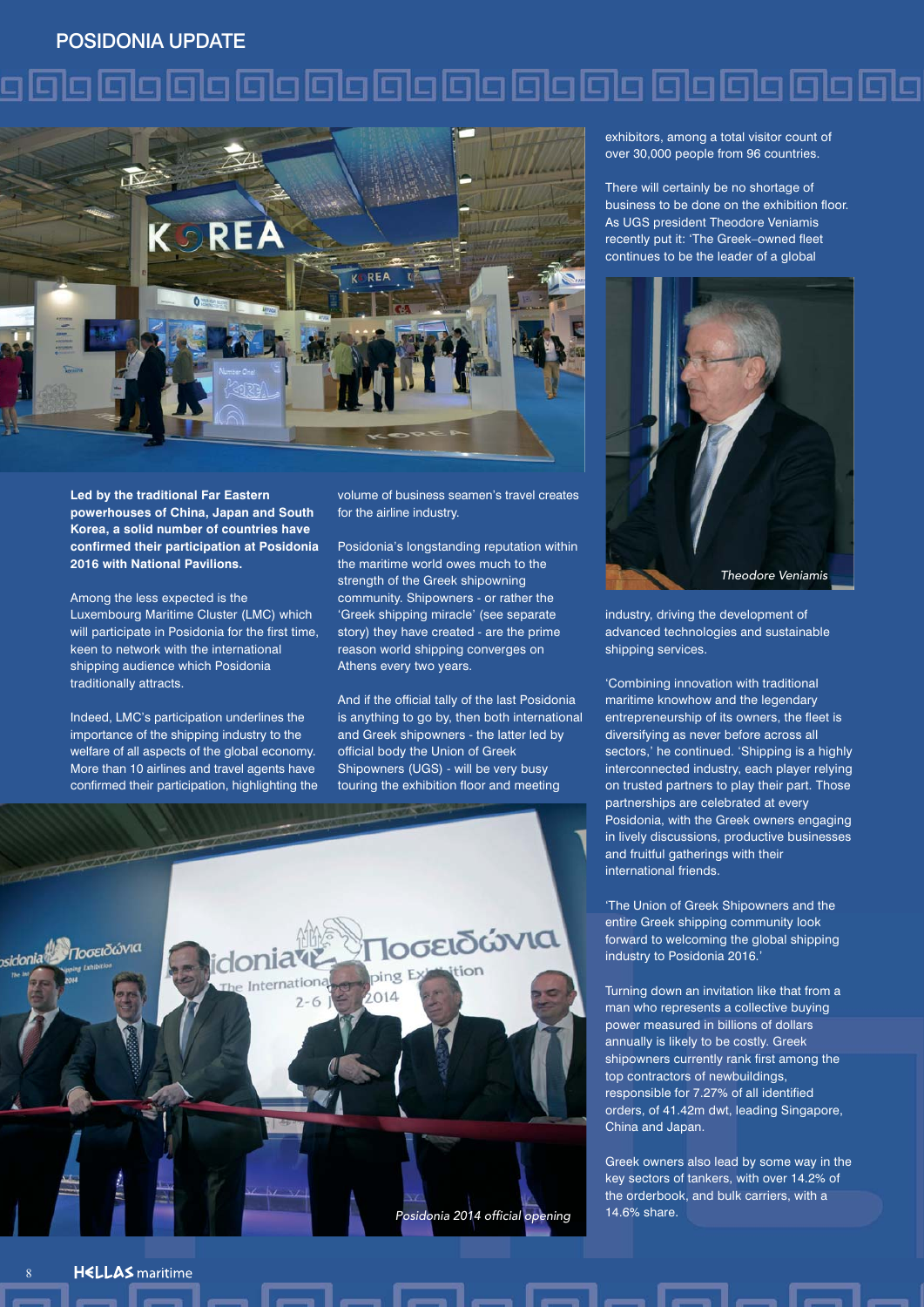#### POSIDONIA UPDATE

### 00000000000000000000000000000



As of end-October, Naftiliaki's Greek Shipping Review, reported 463 ships of 46.7m dwt were on order - including bulk carriers, tankers, LPG and LNG carriers, container ships, offshore supply ships, drillships and roro's - with some 99 Greek companies awaiting new ships.

Of these, a total of around 118 ships had been ordered since the beginning of 2015, Naftiliaki continued. Value of the orders ran to just over \$5.6bn, with energycarrying ships leading the way with 70 tankers and 15 gas carriers.

In general, Greek orders have been placed in all three top shipbuilding countries - China, Japan, and South Korea. Indeed, projects have involved innovative ships, designed and built in close cooperation between individual Greek owners, equipment designers and shipyards. At the same time, owners have been working with the same partners in developing retrofit answers to today's environmental and fuel efficiency demands.

While global trade will continue to be active, thanks in part to the entrepreneurial spirit and foresight of the Greek shipowners,

business is expected to be brisk for the local Athens economy around and during Posidonia 2016 time with an anticipated €50m (\$57m) coming to the country from



accommodation and transportation of exhibitors and visitors in Athens for the exhibition, stand construction and customs clearance and the myriad of sideline events associated with it, let alone from the event itself.

Moreover, such a high prestige event promotes Greece and its capital, Athens, as an ideal destination for major international trade events, contributing to the future development of the MICE [meetings,

incentives, conferences, and exhibitions] sector in the region.

It's also important to point out that Posidonia has become much more than an exhibition, since following its move to the new exhibition centre it has built up an impressive programme of conference and seminars. In 2016, Posidonia is again expected to host some 40 events, including conferences, product launches, technical presentations, press conferences and more.

> The Tradewinds Shipowners Forum will again launch the conference programme on Tuesday June 7. Other confirmed events include seminars and press conferences by DNV GL,

RINA, United Kingdom Hydrographic Office (UKHO), Jotun Hellas, Gottlieb International Group, Argo Navis Marine Consulting and Technomep, amongst others.

To meet the growing demand, the Posidonia organisers have set up a third seminar room, sponsored by UKHO. Several universities have already signed up for Posidonia, and the University of Strathclyde and ALBA Graduate Business School have announced they will organise workshops.